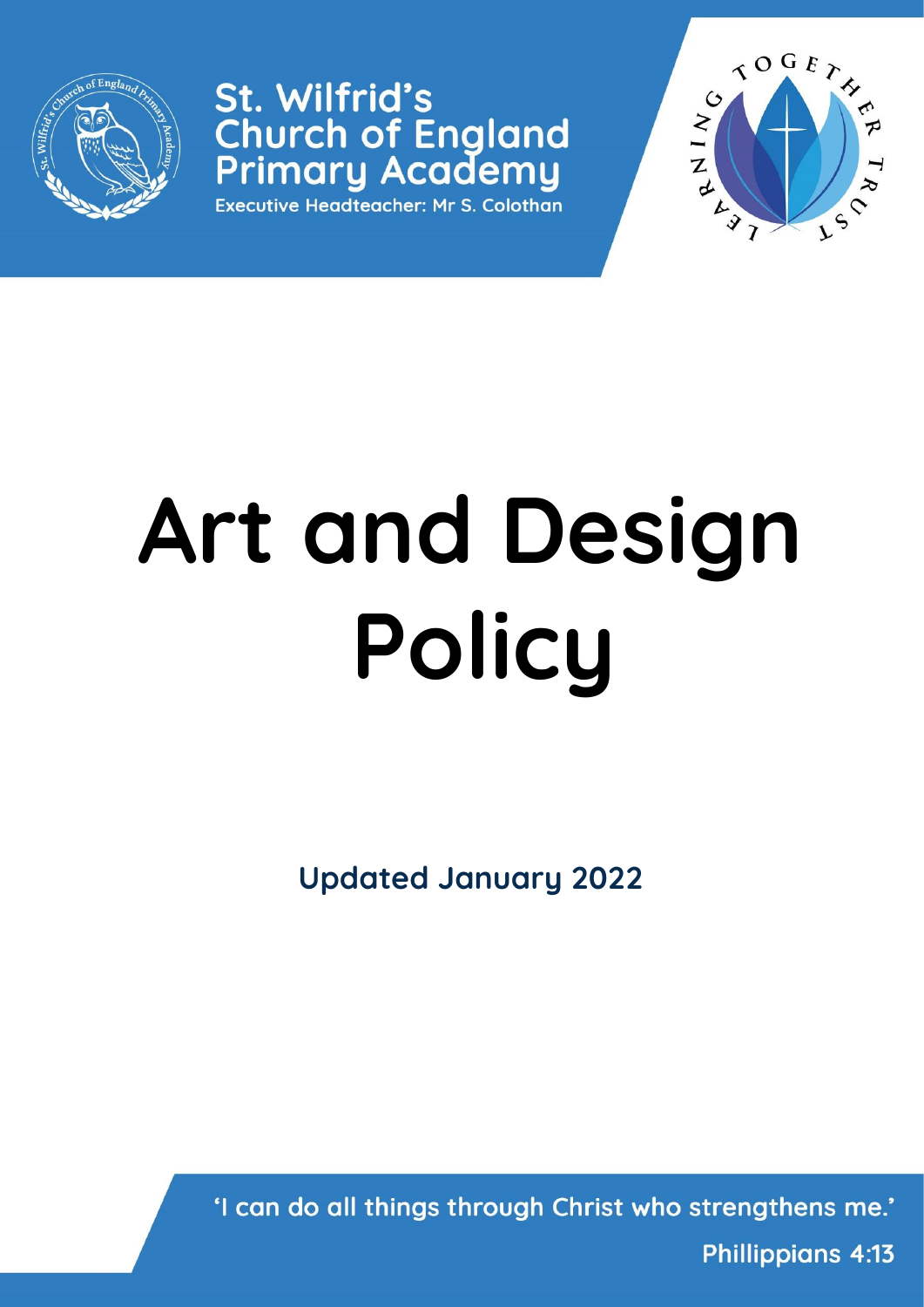# **Our Christian Vision**

# **'I can do all things through Christ who strengthens me.' Philippians 4:13**

**Our Mission Statement**

- 1. Our **children** will be rooted in strong faith and academic foundations to thrive and succeed, knowing that Jesus is with them, every step of their journey.
- 2. Our **staff** will have the highest expectations and aspirations for our children, knowing that together, we can achieve anything through Christ.
- 3. Our **school** will be a place where children can grow in strength, to be unique and flourish in the presence of God.



# **Believe** Care

Achieve We will ensure that our children achieve exceptionally well.

We will nurture our children to **believe** in themselves and each other.

We will create a culture of love, **care** and respect for one another.

at St Wilfrid's we can **At St. Wilfrid's, we can do all things through Christ who gives us strength.** 

# **Our Aims**

- 1. To provide a distinctly Christian ethos, underpinned by our Christian Values and Scripture, where children can grow spiritually and become reflective decision-makers.
- 2. To provide a 'literacy-rich' curriculum of the highest quality, that engages and challenges all children in our school community.
- 3. To provide an environment that excites and stimulates learning, fosters personal growth and responds to the individual needs of all children.
- 4. To provide a rich and broad education, with enrichment and extra-curricular opportunities, and unique experiences, that prepare our children socially and mentally for their future.

#### **Our Christian Values**

Our Christian Values, which are rooted in scripture, are threaded through our school, our decision making and everything that we do.

Love is at the heart of our Christian Values and all members of our school community aim to 'live out' our Christian Values in our actions and choices.

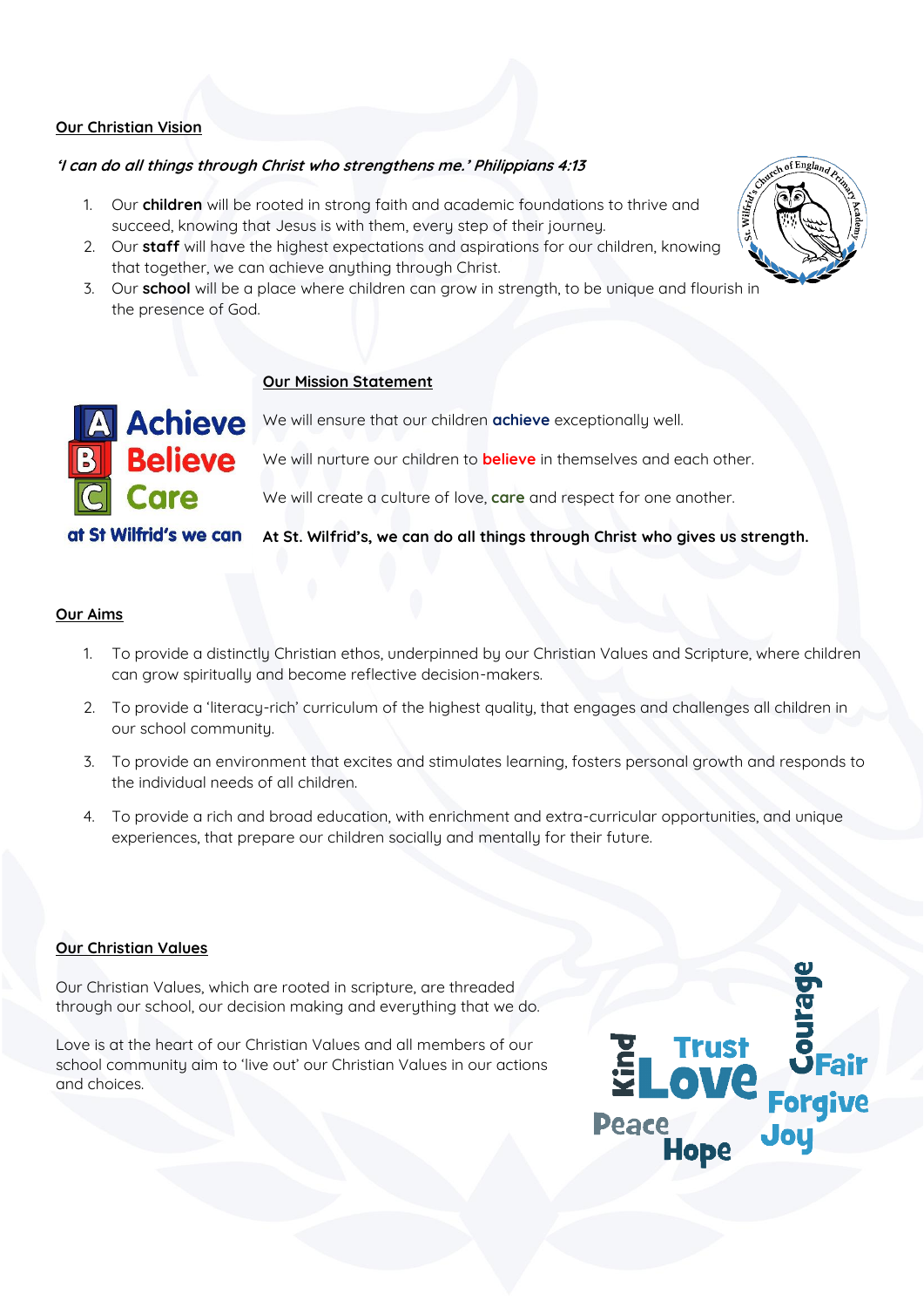#### **Intent**

Our Art and Design curriculum aims to engage, inspire and challenge pupils through a knowledge-based curriculum. Our focus is to equip all children with the necessary skills and knowledge to experiment, invent and create their own works of art, craft and design. The Art curriculum gives the children an insight into the working method of known artists and the influences of different cultures throughout the world, past and present. Across the school, we aim to provide broad opportunities for children to become proficient in drawing, painting, textiles, 3D, printing and collage.

Our Christian Values and Distinctiveness, alongside our School Mission Statement of 'Achieve, Believe and Care', are at the heart of our curriculum and all that we do at St. Wilfrid's.

#### **Implementation**

In Art and Design, we implement an inclusive curriculum that meets the statutory requirements of the National Curriculum.

Our curriculum is well-planned and makes links with other subject areas, to enhance children's learning. Through our programme of study, children develop their talents across the six key areas (drawing, painting, textiles, 3D, printing and collage) which provides a rounded curriculum with extensive opportunities to develop knowledge and skills in Art and Design.

Within each Art and Design unit, children build on their prior learning to extend their knowledge, skills and techniques. A series of inspiring lessons are planned around an artist, craft maker or designer, which provides a stimulus to support the development of their own work. Children are also given the opportunity to develop the language of art and explore working within sketchbooks. Post learning evaluations are planned to demonstrate progress, knowledge and understanding whilst also giving children a voice. Teachers assess learning in Art and Design against knowledge and skills-based learning objectives within Unit Overviews.

Our curriculum is delivered through highly effective 'quality first teaching'. Enrichment opportunities, including outdoor learning, inspirational visitors, educational visits and events, provide our children with varied experiences and enhance teaching, learning and knowledge.

Our Art and Design curriculum promotes children's Spiritual, Moral, Social and Cultural development, ensuring that they are reflective and responsible citizens. Fundamental British Values are actively promoted in Art and Design lessons in order to prepare the children for life in Modern Britain.

#### **Impact**

Our Art and Design curriculum ensures that children are able to build on their knowledge, skills and techniques across their school life and are proud to celebrate their work within school and in the wider community. Through the breadth and depth that our curriculum offers, our children are well-equipped in Art and Design for the next stage in their education. Our curriculum enables children to become creative and lifelong learners.

#### **Rationale**

We believe that it is the entitlement of every child to receive a broad and balanced education, of which the arts are an important and fundamental part. We define the arts as including visual arts, crafts and design, music; instrumental and vocal, drama; poetry and creative writing and dance to enhance the development of language, creativity and thinking skills. Across the curriculum, the arts can be an important means of understanding and communicating their own ideas and beliefs and understanding the ideas and beliefs of others. Within this community, all children are valued for their individual contributions.

Creative teaching will allow children to learn about the arts and through the arts, where they are encouraged to make connections between different aspects of their learning. Participation in and preparation for the presentation, performance and exhibition of work is central to this approach to learning. Using the arts as a medium for teaching and learning can increase motivation, creativity and enjoyment and provides children with some of their most memorable experiences in school.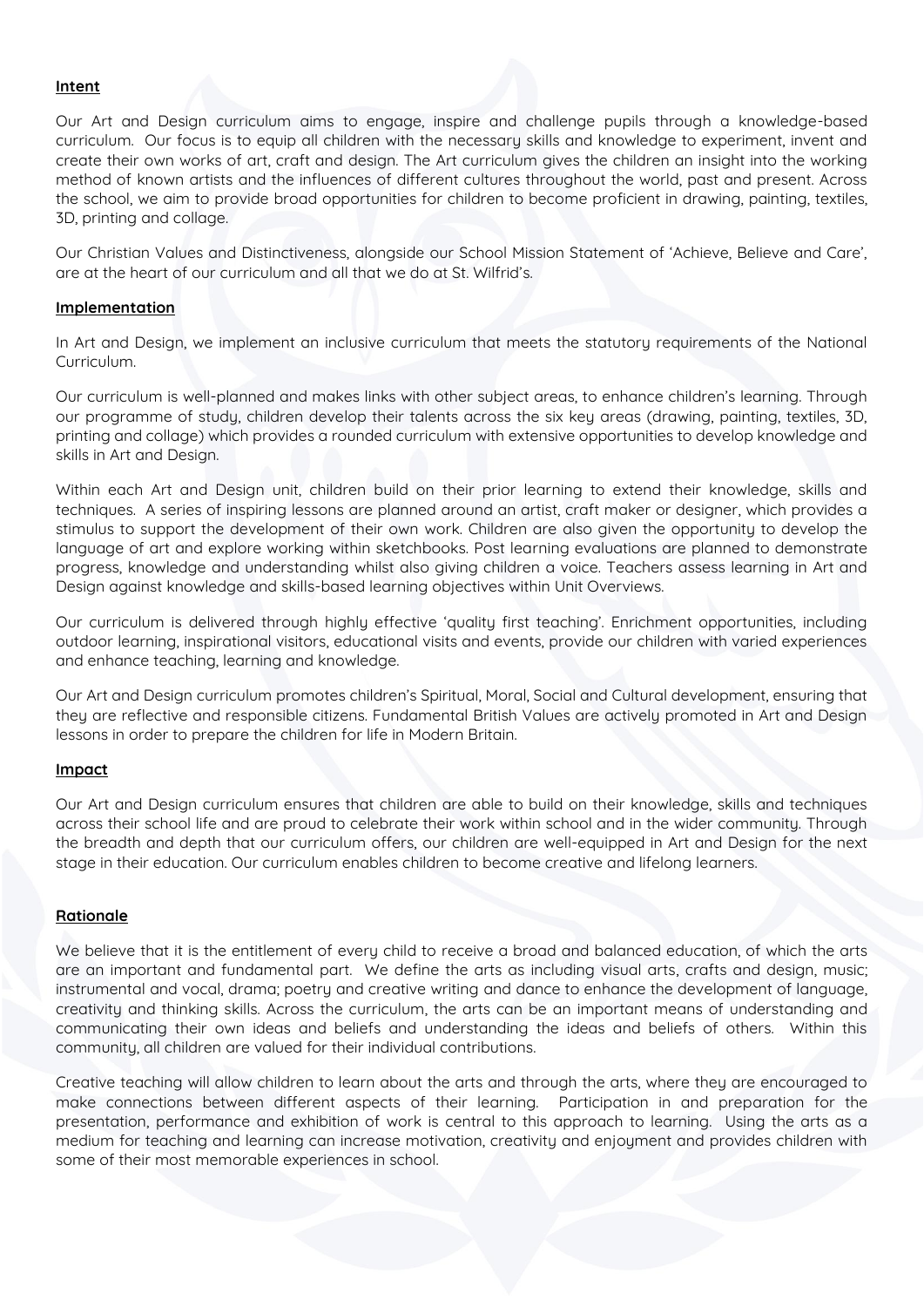# **Art and Design at St. Wilfrid's will enable children to:**

- record from first-hand experience and from imagination, and to select their own ideas to use in their work;
- develop creativity and imagination through a range of complex activities;
- improve their ability to control materials, tools and techniques;
- increase their critical awareness of the roles and purposes of art and design in different times and cultures;
- develop increasing confidence in the use of visual and tactile elements and materials;
- foster an enjoyment and appreciation of the visual arts and a knowledge of artists, craftspeople and designers.

# **Art and Design Subject Leadership**

Subject Leaders are responsible for raising attainment and improving the standards of teaching and learning in their subject. They ensure that a carefully planned, broad and balanced curriculum is implemented for Art and Design, champion the subject and demonstrate its importance to pupils and staff.

Subject Leaders demonstrate a good understanding of how Art and Design progresses over time and how it connects with the school's curriculum as a whole. Art and Design Leaders have high levels of subject pedagogical content knowledge for the age range that they are teaching, and an understanding of the critical endpoints that come before and after.

Subject Leaders at St. Wilfrid's Church of England Primary Academy, work alongside other schools within The Learning Together Trust. This provides opportunities to work collaboratively and creatively with colleagues across the key stages, thus moving the Art and Design curriculum forward, and further developing the subject. Subject Leaders lead by example, setting high standards in their own teaching and ensuring that high-quality teaching and learning of Art and Design takes place across the school, with the achievement and engagement of all pupils being their utmost priority.

# **Art and Design Subject Leaders will:**

- raise the profile of Art and Design at St. Wilfrid's Primary Academy
- lead and manage the Art and Design effectively and have an 'expert' knowledge of the Art and Design curriculum overview, including all unit/topics across the whole school
- confidently articulate the Art and Design curriculum design and have a clear and ambitious vision for Art and Design (Intent, Implementation and Impact)
- monitor, evaluate and enhance the quality of teaching, learning and assessment in Art and Design
- ensure that there is clear progression in knowledge, skills and vocabulary in Art and Design, across school
- support, guide and motivate colleagues in their CPD, as well as build capacity across the school
- identify the subject's needs in the context of whole school priorities and produce an Art and Design School Development Plan annually, reviewing this termly
- audit Art and Design resources and identify resource needs and costings in Art and Design School Development Plans, managing allocated budgets effectively
- provide strategic direction and development of Art and Design across the school.
- develop their own expertise through training and evidence-based research and investigate how implementations are embedding
- effectively communicate with the Art and Design link Governor, sharing and celebrating Art and Design
- review and update the Art and Design Policy, as necessary

# **Art and Design Curriculum**

Art and Design is taught within a themed based curriculum. Specific skills and knowledge are taught within each topic area each term. Art and Design is a foundation subject in the National Curriculum. At St Wilfrid's we teach skills using a themed based approach which ensures progression whilst enabling creative cross-curricular links. We carry out the curriculum planning in art and design in three phases: long-term, medium-term and short-term. Our long-term plan maps out the themes covered in each year group and our medium-term lesson objectives are devised by the Art Leaders along side staff to ensure coverage and progression. Our short-term plans, give details of skills taught each lesson in relation to cross curricular planning. We plan the activities in art and design so that they build upon the prior learning of the children. While we give children of all abilities opportunity to develop their skills, knowledge and understanding, we also build planned progression into the scheme of work, so that there is an increasing challenge for the children as they move up through the school.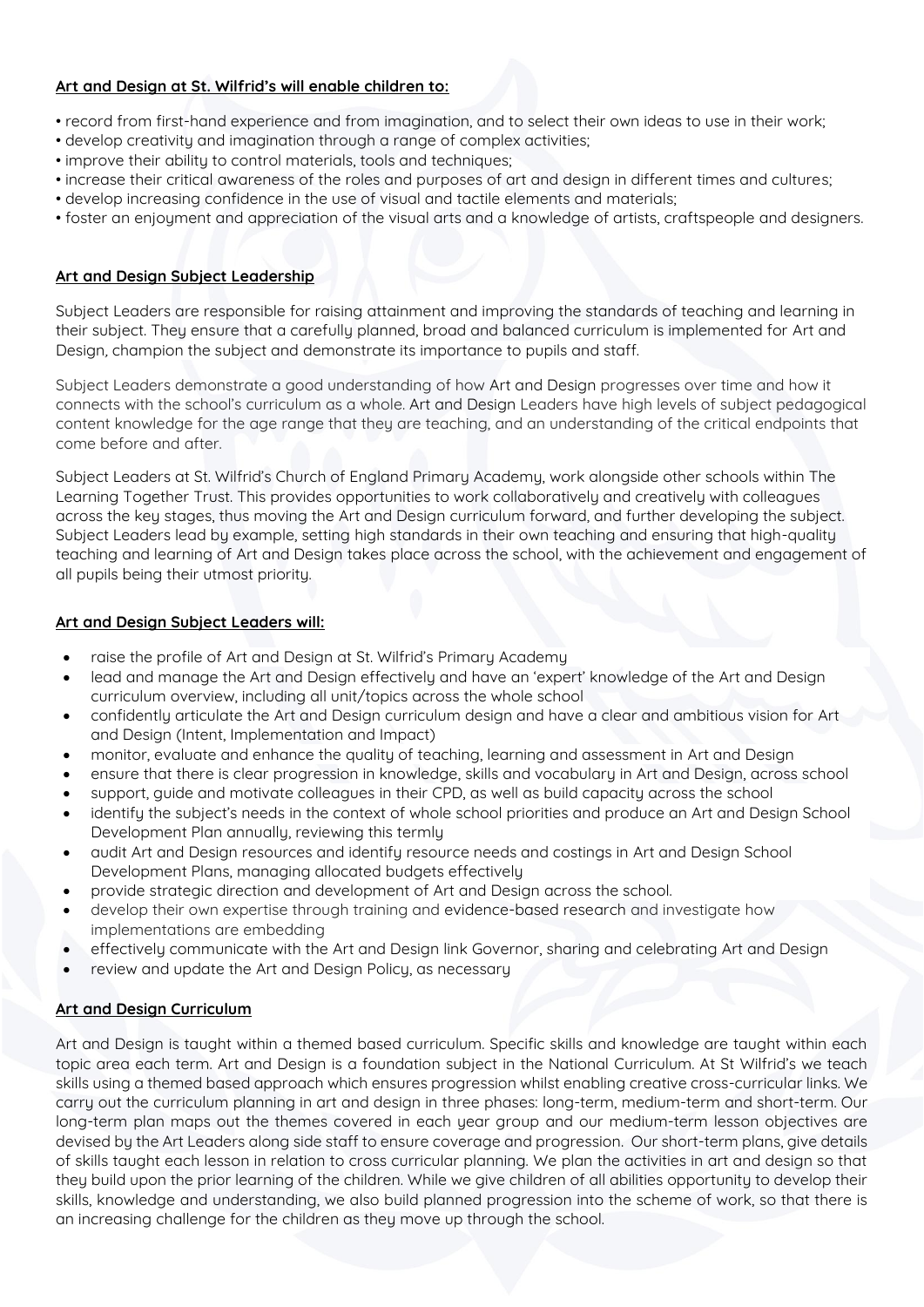# **Early Years and Foundation stage**

We ensure an emphasis on creative work in the nursery and reception class as this is part of the Foundation Stage curriculum. We relate the creative development of the children to the objectives set out in the Early Learning Goals, which underpin the curriculum planning for children aged three to five. The children's learning includes art, music, dance, role-play and imaginative play. The range of experience encourages children to make connections between one area of learning and another and so extends their understanding. We provide a rich environment in which we encourage and value creativity. Children experience a wide range of activities that they respond to, using the various senses. We give them the opportunity to work alongside artists and other adults. The activities that they take part in are imaginative and enjoyable.

### **Key stage 1**

Through cross curricular themes pupils are taught:

- to use a range of materials creatively to design and make products
- to use drawing, painting and sculpture to develop and share their ideas, experiences and imagination
- to develop a wide range of art and design techniques in using colour, pattern, texture, line, shape, form and space
- about the work of a range of artists, craft makers and designers, describing the differences and similarities between different practices and disciplines, and making links to their own work
- to begin to use sketchbooks to record their observations

# **Key stage 2**

Pupils are taught to develop their techniques, including their control and their use of materials, with creativity, experimentation and an increasing awareness of different kinds of art, craft and design.

Pupils, where possible, are taught through cross curricular topics:

- to create sketch books to record their observations and use them to review and revisit ideas
- to improve their mastery of art and design techniques, including drawing, painting and sculpture with a range of materials [for example, pencil, charcoal, paint, clay]
- about great artists, architects and designers in history

#### **Delivery of Art and Design within our Curriculum**

Our Christian school uses a variety of teaching and learning styles in art and design lessons. Our principal aim is to develop the children's knowledge, skills and understanding in art and design. We ensure that the act of investigating and making something includes exploring and developing ideas, and evaluating and developing work. We do this best through a mixture of whole-class teaching and individual/group activities. Teachers draw attention to good examples of individual performance as models for the other children. They encourage children to evaluate their own ideas and methods, and the work of others, and say what they think and feel about them. We give children the opportunity within lessons to work on their own and collaborate with others, on projects in two and three dimensions and on different scales. Children also have the opportunity to use a wide range of materials and resources, including computing skills.

#### **Art and Design across the Curriculum**

Art is taught as a discreet lesson but makes strong links with a range of other subjects for example, Year 5's Art units link to their study of Space (Science) and Rivers (Geography). Art activities and exploration also appear within other lessons to support the learning of other subjects for example, studying religious artwork in RE to explore the Christmas Story.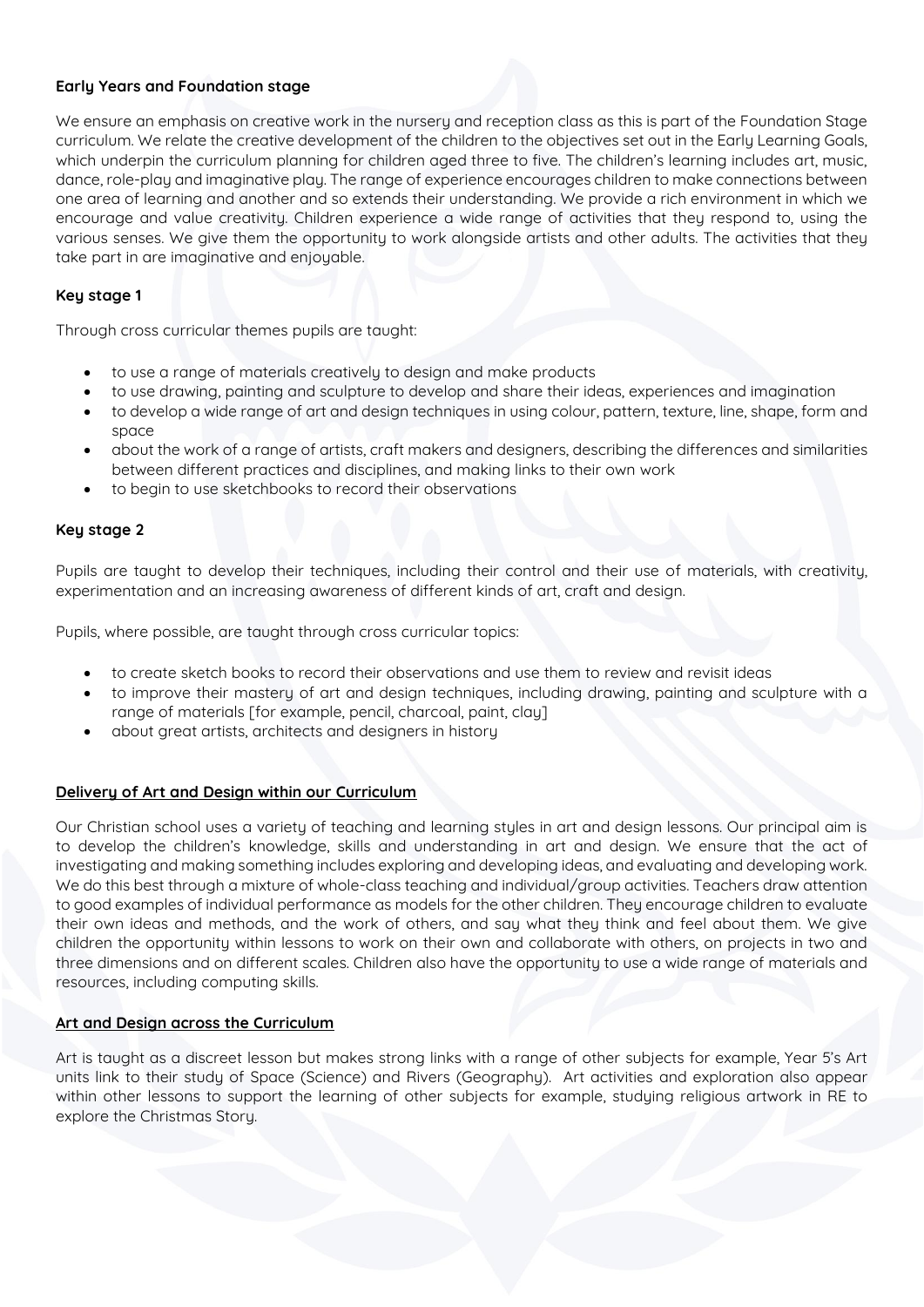# **Inclusion**

At St. Wilfrid's Church of England Primary Academy, we teach Art and Design to all children, whatever their ability and individual needs. Art and Design forms part of our school curriculum policy, to provide a broad and balanced education to all children. We are very mindful of the learning needs of all of our children and those with Special Educational Needs are supported via effective planning, quality first teaching and assessment, differentiated activities as necessary, high expectations, suitable resources and recording formats. We consider the targets set for individual children in their Individual Education Plans (IEPs) and Education Health and Care plans (EHCPs).

Through our Art and Design teaching, we provide learning opportunities that enable all pupils to make good progress within each lesson. We strive to meet the needs of pupils with special educational needs, those with disabilities, those with special gifts and talents, and those learning English as an additional language, and we take all reasonable steps to achieve this. We believe that the curriculum should be accessible to all children. This is made possible through scaffolded support, small group work, use of Knowledge Organisers and word banks, or extra time to complete learning tasks.

Advice is sought from outside agencies as appropriate, to ensure an inclusive approach. If teaching staff require additional support to meet the needs of any child, they consult our SENDCo.

#### **Equal Opportunities and Diversity**

All children at St. Wilfrid's Church of England Primary Academy, are offered a broad and balanced curriculum, differentiated to meet their needs as necessary. There is equality of access to the whole curriculum. No child is denied access to any part of the curriculum unless specific physical needs or religious/cultural considerations make it inappropriate.

At St. Wilfrid's, we are committed to providing all children with a curriculum that provides equality of opportunity and freedom from discrimination. Staff ensure that all children are treated fairly, equally and with respect. We do not discriminate against any child. All staff challenge any incidents of prejudice or racism. We record any serious incidents on CPOMS and draw them to the attention of the Executive Headteacher.

We plan Art and Design lessons and activities to challenge and involve all pupils appropriately, according to age and capability, ethnic diversity, gender, culture, race, special educational needs or disability, and language background. Teachers use a range of strategies to ensure inclusion, and to maintain a positive ethos where children demonstrate positive and respectful attitudes towards others. Care is taken when selecting resources to ensure that a range of perspectives and viewpoints are represented, including those of men and women from different racial, national and religious groups. Careful consideration is taken to avoid stereo-typing, and bias, towards race, gender, role or disability. Through the teaching of Art and Design, we aim to develop awareness of ethnic, cultural and economic diversity of human society and to foster positive attitudes to all people.

We deal with any issues clearly and sensitively, if they arise.

#### **Resources**

Funding for Art and Design will be within the school budget plan for each financial year. There is a central Art budget to cover the purchase of equipment such as tools, paints, mixed media, consumable materials, books and other resource materials. The Subject Leader will be responsible for ordering equipment and materials related to each theme. Art subject leaders carry out annual resource audits to identify additional resource needs in relation to their project. Equipment and materials have been organised in the central store. This will be maintained by the co-ordinator supported by non-teaching assistants as required.

#### **Assessment and Recording**

Assessment takes place in line with the agreed schools assessment policy. Assessment is regarded as an integral part of learning and teaching and is a continuous process. Teachers evaluate the work in art against clear expectations. Different strategies are used for assessment procedures; observation, discussion, product. Reporting to parents takes place at two parent's evenings during the year and in the form of a written report.